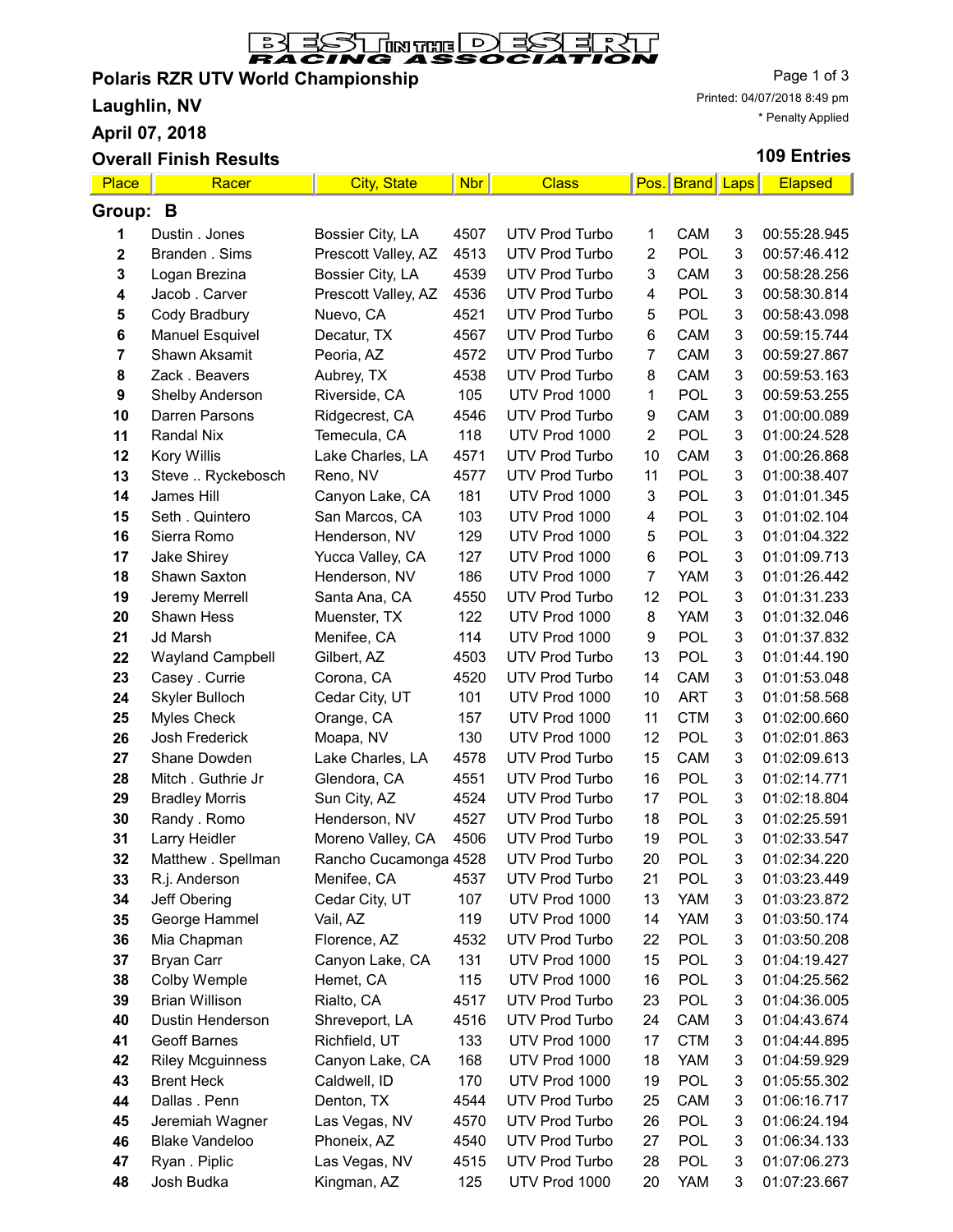

## Polaris RZR UTV World Championship

Laughlin, NV

April 07, 2018

# **Overall Finish Results**

Page 2 of 3 Printed: 04/07/2018 8:49 pm \* Penalty Applied

## 109 Entries

| Place       | Racer                                         | <b>City, State</b>            | <b>Nbr</b>  | <b>Class</b>                           |                | Pos. Brand Laps   |                | <b>Elapsed</b>               |
|-------------|-----------------------------------------------|-------------------------------|-------------|----------------------------------------|----------------|-------------------|----------------|------------------------------|
| Group:<br>В |                                               |                               |             |                                        |                |                   |                |                              |
| 49          | Gray Leadbetter                               | Morganton, NC                 | 112         | UTV Prod 1000                          | 21             | <b>YAM</b>        | 3              | 01:07:33.239                 |
| 50          | Beau Baron                                    | Atascadero, CA                | 4549        | <b>UTV Prod Turbo</b>                  | 29             | <b>POL</b>        | 3              | 01:08:09.541                 |
| 51          | Marc. Burnett                                 | Chuela Vista, CA              | 4559        | <b>UTV Prod Turbo</b>                  | 30             | CAM               | 3              | 01:09:19.818                 |
| 52          | Laura Cole                                    | Rialto, CA                    | 4519        | <b>UTV Prod Turbo</b>                  | 31             | <b>POL</b>        | 3              | 01:11:28.840                 |
| 53          | Jeff Garrity                                  | Santee, CA                    | 145         | UTV Prod 1000                          | 22             | <b>POL</b>        | 3              | 01:11:50.020                 |
| 54          | <b>Chad Hubanks</b>                           | Cleveland, OK                 | 134         | UTV Prod 1000                          | 23             | <b>POL</b>        | 3              | 01:12:09.509                 |
| 55          | Hubert . Rowland                              | Lascassas, TX                 | 4525        | <b>UTV Prod Turbo</b>                  | 32             | <b>POL</b>        | 3              | 01:12:41.784                 |
| 56          | <b>Cole Keatts</b>                            | Snohomish, WA                 | 4554        | <b>UTV Prod Turbo</b>                  | 33             | POL               | 3              | 01:15:27.113                 |
| 57          | Darin Gomez                                   | Placerville, CA               | 4553        | <b>UTV Prod Turbo</b>                  | 34             | <b>POL</b>        | 3              | 01:18:02.693                 |
| 58          | Ryan Edwards                                  | Anaheim, CA                   | 138         | UTV Prod 1000                          | 24             | <b>CTM</b>        | 3              | 01:23:24.787                 |
| 59          | Stockton  Bulloch                             | Cedar City, UT                | 4592        | <b>UTV Prod 700/800</b>                | $\mathbf{1}$   | <b>ART</b>        | 2              | 00:44:45.779                 |
| 60          | Casey Sims                                    | Vista, CA                     | 4598        | <b>UTV Prod 700/800</b>                | $\overline{c}$ | <b>POL</b>        | $\overline{2}$ | 00:47:30.689                 |
| 61          | Cadence Cowan                                 | Ramona, CA                    | 4581        | UTV Prod 900                           | 1              | <b>POL</b>        | $\overline{c}$ | 00:49:23.696                 |
| 62          | <b>Daniel Grice</b>                           | Shreveport, LA                | 4591        | <b>UTV Prod 700/800</b>                | 3              | <b>POL</b>        | $\overline{c}$ | 00:49:35.955                 |
| 63          | Hali Pepper Williams                          | Wildomar, CA                  | 4590        | <b>UTV Prod 700/800</b>                | 4              | <b>POL</b>        | $\overline{2}$ | 00:52:58.727                 |
| 64          | Ruslan Yankilevich                            | Perris, CA                    | 4589        | <b>UTV Prod 700/800</b>                | 5              | <b>POL</b>        | $\overline{2}$ | 00:58:59.898                 |
| 65          | Dennis Boyd                                   | Haughton, LA                  | 4595        | <b>UTV Prod 700/800</b>                | 6              | CAM               | $\overline{2}$ | 01:27:17.795                 |
| 66          | Phil . Blurton                                | Loomis, CA                    | 4501        | <b>UTV Prod Turbo</b>                  | 35             | <b>POL</b>        | $\overline{2}$ | 00:38:24.792                 |
| 67          | Ray. Bulloch                                  | Cedar City, UT                | 102         | UTV Prod 1000                          | 25             | <b>ART</b>        | $\overline{2}$ | 00:38:44.758                 |
| 68          | Craig. Scanlon                                | Maple Grove, MN               | 4531        | <b>UTV Prod Turbo</b>                  | 36             | <b>POL</b>        | $\overline{2}$ | 00:41:01.538                 |
| 69          | <b>Breckin Miramon</b>                        | Auburn, CA                    | 4541        | <b>UTV Prod Turbo</b>                  | 37             | <b>POL</b>        | $\overline{2}$ | 00:41:30.634                 |
| 70          | <b>Rick Kantola</b>                           | Aurora, CO                    | 167         | UTV Prod 1000                          | 26             | POL               | $\overline{2}$ | 00:41:33.916                 |
| 71          | Dylan Winbury                                 | Ojai, CA                      | 199         | UTV Prod 1000                          | 27             | <b>POL</b>        | $\overline{2}$ | 00:41:36.306                 |
| 72          | Aaron Wedeking                                | Temecula, CA                  | 180         | UTV Prod 1000                          | 28             | <b>POL</b>        | $\overline{2}$ | 00:42:47.846                 |
| 73          | <b>Garrett Hunter</b>                         | Orange, CA                    | 173         | UTV Prod 1000                          | 29             | POL               | $\overline{2}$ | 00:46:35.078                 |
| 74          | David . Jackson                               | North Las Vegas, NV 4565      |             | <b>UTV Prod Turbo</b>                  | 38             | <b>POL</b>        | $\overline{c}$ | 00:47:45.442                 |
| 75          | Art. Andersen                                 | Las Vegas, NV                 | 146         | UTV Prod 1000                          | 30             | <b>POL</b>        | $\overline{2}$ | 00:48:15.365                 |
| 76          | Jax . Redline                                 | Amarillo, TX                  | 128         | UTV Prod 1000                          | 31             | CAM               | $\overline{2}$ | 00:50:18.025                 |
| 77          | Shannon Campbell                              | Gilbert, AZ                   | 4504        | <b>UTV Prod Turbo</b>                  | 39             | <b>POL</b>        | $\overline{2}$ | 00:56:01.494                 |
| 78          | <b>Travis Zollinger</b>                       | Logan, UT                     | 4575        | <b>UTV Prod Turbo</b>                  | 40             | <b>CTM</b>        | $\overline{2}$ | 00:58:59.265                 |
| 79          | <b>Richie Laatz</b>                           | N. Las Vegas, NV              | 113         | UTV Prod 1000                          | 32             | <b>POL</b>        | $\overline{2}$ | 01:03:08.176                 |
| 80          | Mark. Queen                                   | Lake Havasu City, A. 4518     |             | <b>UTV Prod Turbo</b>                  | 41             | POL               | $\overline{2}$ | 01:12:23.328                 |
| 81          | <b>Jedd Packard</b>                           | Layton, UT                    | 4534        | <b>UTV Prod Turbo</b>                  | 42             | <b>POL</b>        | $\mathbf{1}$   | 00:19:25.799                 |
| 82          | <b>Quinton Daniels</b>                        | Shreveport, LA                | 4511        | <b>UTV Prod Turbo</b>                  | 43             | <b>CTM</b>        | 1              | 00:19:33.653                 |
| 83          | Jacob Versey                                  | Idaho Falls, ID               | 143         | UTV Prod 1000                          | 33             | <b>CTM</b>        | 1              | 00:19:35.471                 |
| 84          | Dean. Wheeler Jr.                             | Phoenix, AZ                   | 154         | UTV Prod 1000                          | 34             | POL               | 1              | 00:19:37.811                 |
| 85          | Kali Kinsman                                  | Phoenix, AZ                   | 4573        | <b>UTV Prod Turbo</b>                  | 44             | <b>POL</b>        | 1              | 00:20:00.843                 |
| 86          | <b>Bailey Campbell</b><br><b>Austin Sides</b> | Gilbert, AZ                   | 4530        | <b>UTV Prod Turbo</b><br>UTV Prod 1000 | 45<br>35       | <b>POL</b><br>YAM | 1              | 00:22:24.884                 |
| 87          |                                               | Sanger, TX<br>Bakersfield, CA | 120<br>4510 | <b>UTV Prod Turbo</b>                  | 46             | <b>POL</b>        | 1<br>1         | 00:22:31.310<br>00:31:21.526 |
| 88<br>89    | Mitchell Alsup                                | San Jacinto, CA               | 4588        | UTV Prod 900                           | $\overline{2}$ | <b>POL</b>        | 1              | 00:33:26.408                 |
| 90          | Jerry Byerman<br>Joshua Smith                 | Troat Creek, MT               | 151         | UTV Prod 1000                          | 36             | <b>POL</b>        | 1              | 00:51:34.234                 |
| 91          | Michael . Mamelli Jr                          | Costa Mesa, CA                | 4529        | <b>UTV Prod Turbo</b>                  | 47             | <b>POL</b>        | 1              | 00:51:48.426                 |
| <b>DNF</b>  | Ronnie Anderson                               | Riverside, CA                 | 152         | UTV Prod 1000                          | 888            | <b>POL</b>        | 0              | 00:00:00.000                 |
| <b>DNF</b>  | Bryan Collingwood                             | Nampa, ID                     | 4502        | <b>UTV Prod Turbo</b>                  | 888            | <b>POL</b>        | 0              | 00:00:00.000                 |
| <b>DNF</b>  | Trevor . Dacosta                              | Ontario, CA                   | 4597        | UTV Prod 700/800                       | 888            | <b>POL</b>        | 0              | 00:00:00.000                 |
| <b>DNF</b>  | Nicholas Granlund                             | Las Vegas, NV                 | 4508        | <b>UTV Prod Turbo</b>                  | 888            | YAM               | 0              | 00:00:00.000                 |
| <b>DNF</b>  | Mitch Guthrie                                 | Glendora, CA                  | 4552        | UTV Prod Turbo                         | 888            | <b>POL</b>        | 0              | 00:00:00.000                 |
|             |                                               |                               |             |                                        |                |                   |                |                              |